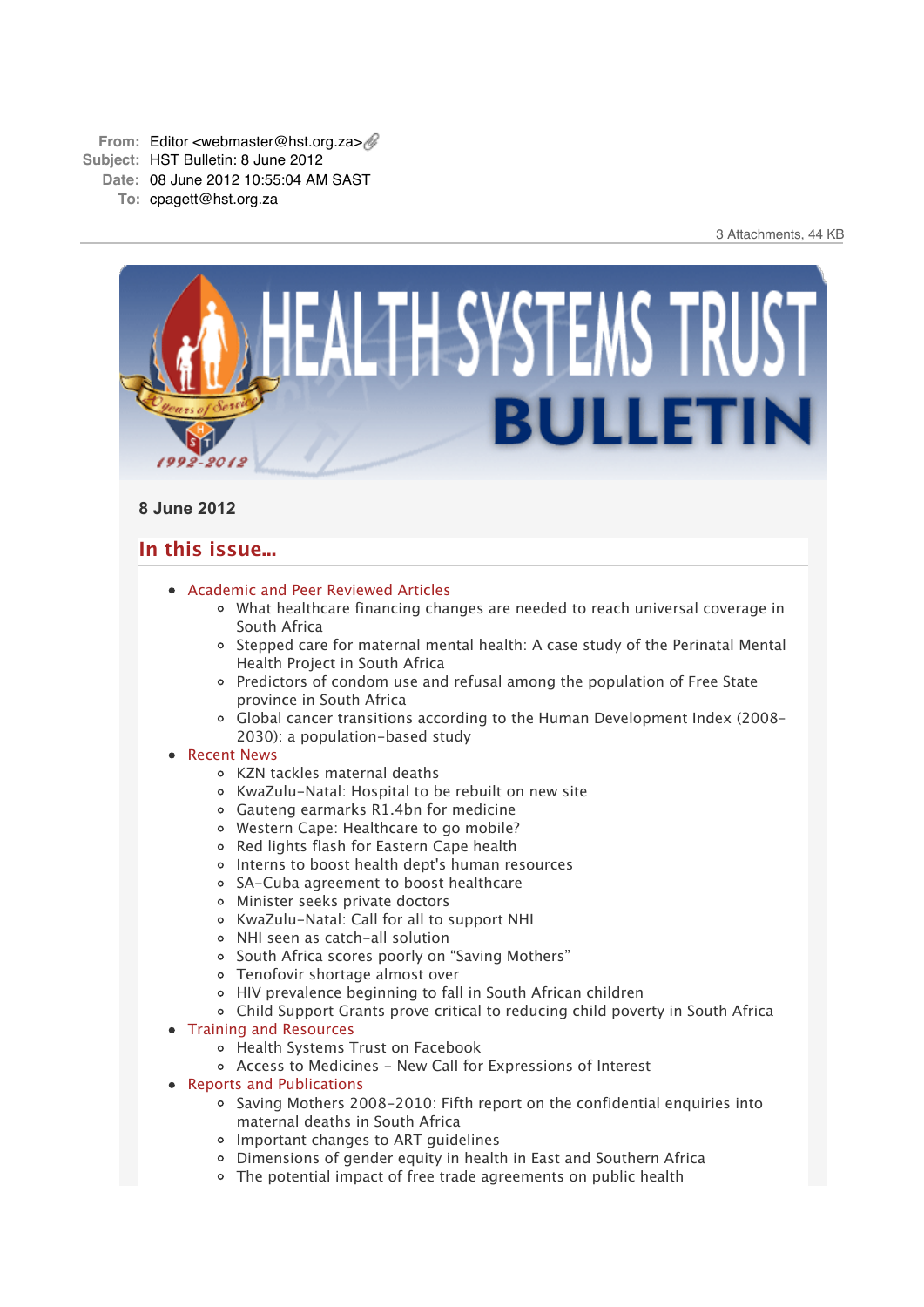- National health insurance in Asia and Africa
- WHO Watch Report on the 65th World Health Assembly
- [Conferences](x-msg://5/#conferences)
	- o [SEYCOHAIDS 2012](x-msg://5/#C_0)
	- [3rd SA TB Conference](x-msg://5/#C_1)
	- [Third People's Health Assembly](x-msg://5/#C_2)
	- [11th World Down Syndrome Congress](x-msg://5/#C_3)
	- [The 5th Africa Conference on Sexual Health and Rights](x-msg://5/#C_4)
	- o [Second Global Symposium on Health Systems Research](x-msg://5/#C_5)
- **[Job Opportunities](x-msg://5/#jobs)** 
	- [AHP African Health Placements](x-msg://5/#J_0)
	- [Technical Support: Data Analyst Health Systems Trust](x-msg://5/#J_1)
	- Technical Editor: District Health Barometer Health Systems Trust
	- [Clinical Advisor Site Support ICAP](x-msg://5/#J_3)

# **Academic and Peer Reviewed Articles**

**What healthcare financing changes are needed to reach universal coverage in South Africa** *Diane McIntyre. South African Medical Journal, Vol 102, No 6 (2012).*

The national health insurance proposed for South Africa aims to achieve a universal health system. The best way to identify the financing mechanism that is best suited to achieving this goal is to consider international evidence on funding in universal health systems..[.Read More »](http://bulletin.hst.org.za//lt.php?id=K09UDl1VVgAOSlBVBkUHC1NR)

Source: [http://www.samj.org.za/index.php/samj/article/view/5611](http://bulletin.hst.org.za//lt.php?id=K09UDl1VVgAOSlBVBkUHC1NR) [Accessed: 8 June 2012]

## **[back to top](x-msg://5/#top)**

## **Stepped care for maternal mental health: A case study of the Perinatal Mental Health Project in South Africa**

*Simone Honikman, Thandi van Heyningen, Sally Field, Emily Baron, Mark Tomlinson. PLoS Med 9(5): e1001222. Published: 29 May 2012.*

Common mental disorders such as anxiety and depression are the third leading causes of disease burden globally for women between 14 and 44 years of age. By 2030, these are expected to rise to first place, ranked above heart disease and road traffic injuries..[.Read More »](http://bulletin.hst.org.za//lt.php?id=K09UDl1VVgEHSlBVBkUHC1NR)

Source: http://www.plosmedicine.org/article/info%3Adoi%2F10.1371%2Fiournal.pmed.1001222 [Accessed: 8 June 2012]

## **[back to top](x-msg://5/#top)**

## **Predictors of condom use and refusal among the population of Free State province in South Africa**

*Thoovakkunon Moorkoth Chandran, Dirk Berkvens, Perpetual Chikobvu, Christiana Nöstlinger, Robert Colebunders, Brian Gerard Williams and Niko Speybroeck. BMC Public Health 2012, 12:381. Published: 28 May 2012.*

This study investigated the extent and predictors of condom use and condom refusal in the Free State province in South Africa. Through a household survey conducted in the Free State province of South Africa, 5,837 adults were interviewed... Read More »

Source: [http://www.biomedcentral.com/1471-2458/12/381/abstract](http://bulletin.hst.org.za//lt.php?id=K09UDl1VVgEGSlBVBkUHC1NR) [Accessed: 8 June 2012]

## **[back to top](x-msg://5/#top)**

## **Global cancer transitions according to the Human Development Index (2008–2030): a population-based study**

*Dr Freddie Bray, Ahmedin Jemal, Nathan Grey, Jacques Ferlay, David Forman. The Lancet Oncology. Published: 1 June 2012.*

Cancer is set to become a major cause of morbidity and mortality in the coming decades in every region of the world. We aimed to assess the changing patterns of cancer according to varying levels of human development..[.Read More »](http://bulletin.hst.org.za//lt.php?id=K09UDl1VVgEFSlBVBkUHC1NR)

Source: [http://www.thelancet.com/journals/lanonc/article/PIIS1470-2045%2812%2970211-5/abstract](http://bulletin.hst.org.za//lt.php?id=K09UDl1VVgEFSlBVBkUHC1NR) [Accessed: 8 June 2012]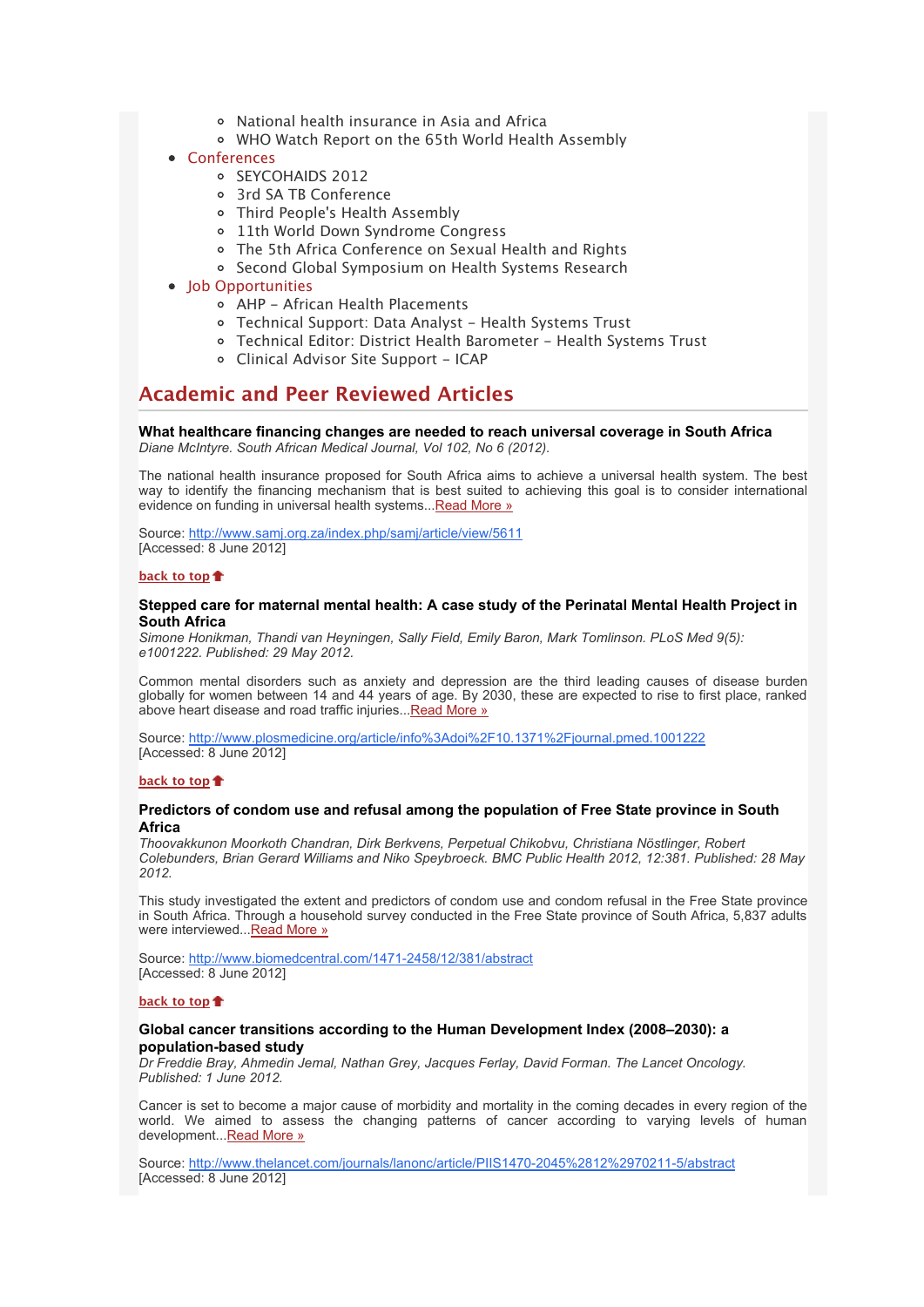## **[back to top](x-msg://5/#top)**

# **Recent News**

## **KZN tackles maternal deaths**

*BuaNews. Published: 7 June 2012.*

In an effort to reduce maternal deaths and strengthen mother and child health in KwaZulu- Natal, the provincial Health Department is developing centres of excellence for mother and child services... Read More »

Source: [http://www.buanews.gov.za/news/12/12060716051001](http://bulletin.hst.org.za//lt.php?id=K09UDl1VVgEDSlBVBkUHC1NR) [Accessed: 8 June 2012]

### **[back to top](x-msg://5/#top)**

## **KwaZulu-Natal: Hospital to be rebuilt on new site**

*IOL. Published: 6 June 2012*

Despite an R87-million upgrade, Durban's King Edward VIII hospital would be rebuilt but elsewhere, and the existing buildings downgraded to a public healthcare services hospital, officials said... Read More »

Source: [http://www.iol.co.za/](http://bulletin.hst.org.za//lt.php?id=K09UDl1VVgEBSlBVBkUHC1NR) [Accessed: 8 June 2012]

#### **[back to top](x-msg://5/#top)**

## **Gauteng earmarks R1.4bn for medicine**

*BuaNews. Published: 3 June 2012.*

The Gauteng Health Department has set aside R1.4 billion to ensure a steady supply of medicine, with the bulk of the amount to be allocated to the Medical Supplies Depot... [Read More »](http://bulletin.hst.org.za//lt.php?id=K09UDl1VVgEASlBVBkUHC1NR)

Source: [http://www.buanews.gov.za/news/12/12060311251001](http://bulletin.hst.org.za//lt.php?id=K09UDl1VVgEPSlBVBkUHC1NR) [Accessed: 8 June 2012]

#### **[back to top](x-msg://5/#top)**

## **Western Cape: Healthcare to go mobile?**

*The New Age. Published: 1 June 2012.*

Deputy Minister of Health Gwen Ramokgopa said yesterday that South Africa was committed to the use of technology to improve the delivery of health services... Read More »

Source: [http://thenewage.co.za/52449-1011-53-Healthcare\\_to\\_go\\_mobile\[](http://bulletin.hst.org.za//lt.php?id=K09UDl1VVg4HSlBVBkUHC1NR)Accessed: 8 June 2012]

## **[back to top](x-msg://5/#top)**

#### **Red lights flash for Eastern Cape health**

*Business Day. Published: 31 May 2012.*

The Eastern Cape health department is in a financial crisis, to put it mildly, with a budget shortfall of more than R2,5bn putting patients at risk, superintendent-general Siva Pillay says..[.Read More »](http://bulletin.hst.org.za//lt.php?id=K09UDl1VVg4GSlBVBkUHC1NR)

Source: [http://www.businessday.co.za/articles/Content.aspx?id=173006 \[](http://bulletin.hst.org.za//lt.php?id=K09UDl1VVg4FSlBVBkUHC1NR)Accessed: 8 June 2012]

#### **[back to top](x-msg://5/#top)**

#### **Interns to boost health dept's human resources**

*BuaNews. Published: 31 May 2012.*

The Health Department is on a mission to improve the country's healthcare system and to get a clean audit this financial year, and it has enlisted the help of 400 interns to help it achieve this..[.Read More »](http://bulletin.hst.org.za//lt.php?id=K09UDl1VVg4ESlBVBkUHC1NR)

Source: [http://www.buanews.gov.za/news/12/12053116251003](http://bulletin.hst.org.za//lt.php?id=K09UDl1VVg4DSlBVBkUHC1NR) [Accessed: 8 June 2012]

## **[back to top](x-msg://5/#top)**

## **SA-Cuba agreement to boost healthcare**

*BuaNews. Published: 1 June 2012.*

Cabinet has noted the signing of an agreement between the South African and Cuban Ministries of Health. Health Minister Aaron Motsoaledi and his Cuban counterpart Roberto Morales Ojeda signed the collaborative agreement in Pretoria last week..**Read More »** 

Source: [http://www.buanews.gov.za/news/12/12060110151002](http://bulletin.hst.org.za//lt.php?id=K09UDl1VVg4BSlBVBkUHC1NR) [Accessed: 8 June 2012]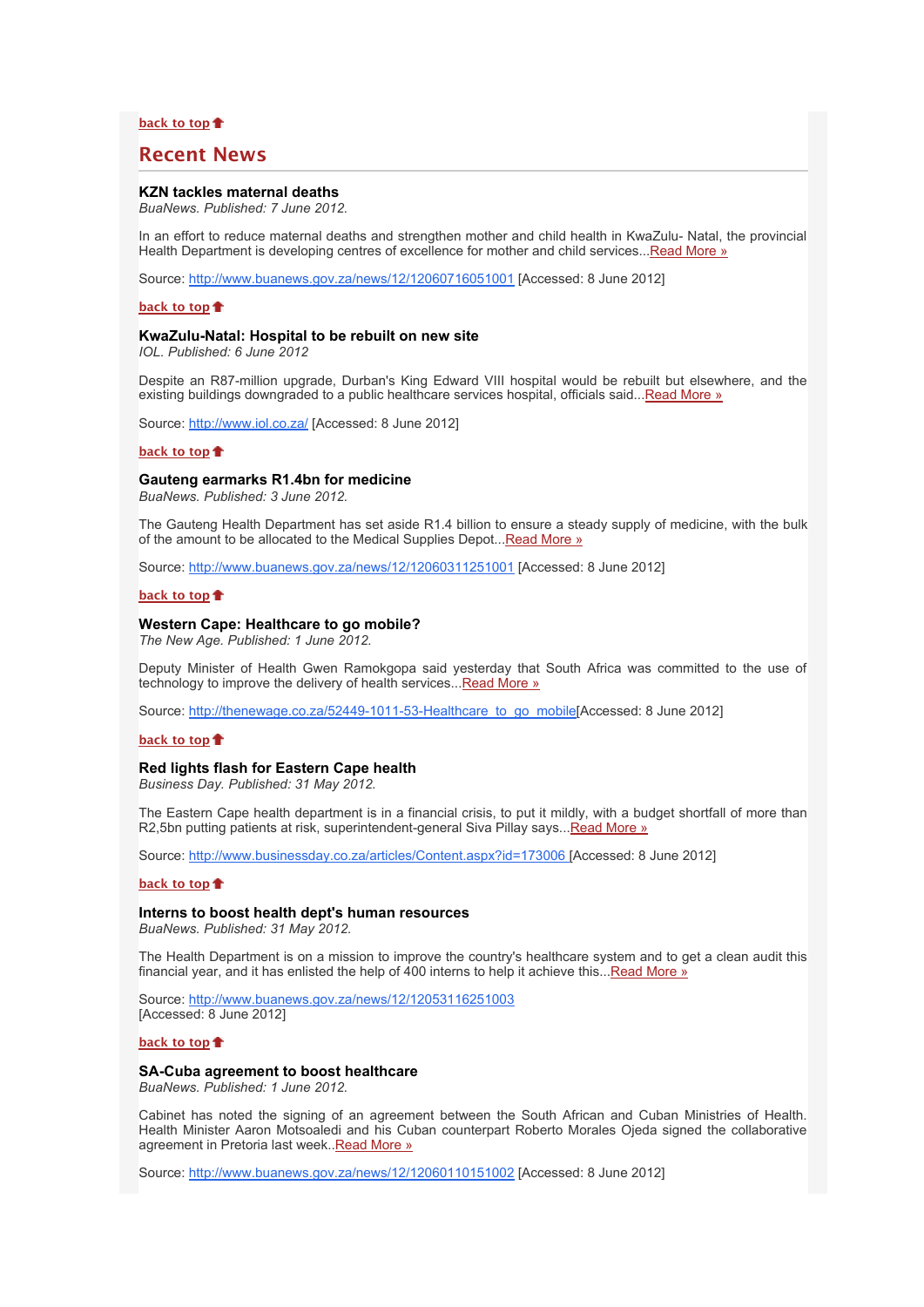## **[back to top](x-msg://5/#top)**

## **Minister seeks private doctors**

*IOL. Published: 28 May 2012.*

Hundreds of private sector doctors in KZN have been asked to set aside four hours a week to work in understaffed public clinics, according to national Health Minister Aaron Motsoaledi... Read More »

Source: [http://www.iol.co.za/news/politics/minister-seeks-private-doctors-1.1305717\[](http://bulletin.hst.org.za//lt.php?id=K09UDl1VVg4PSlBVBkUHC1NR)Accessed: 8 June 2012]

#### **[back to top](x-msg://5/#top)**

#### **KwaZulu-Natal: Call for all to support NHI**

*The New Age. Published: 5 June 2012.*

The KwaZulu-Natal health department is roping in everyone from traditional leaders to school principals, and church elders to private doctors in a quest to make the National Health Insurance (NHI) rollout work in Umgungundlovu and two other districts..[.Read More »](http://bulletin.hst.org.za//lt.php?id=K09UDl1VVg4OSlBVBkUHC1NR)

Source: [http://www.thenewage.co.za/52812-1010-53-Call\\_for\\_all\\_to\\_support\\_NHI\[](http://bulletin.hst.org.za//lt.php?id=K09UDl1VVg8HSlBVBkUHC1NR)Accessed: 8 June 2012]

#### **[back to top](x-msg://5/#top)**

#### **NHI seen as catch-all solution**

*Mail and Guardian. Published: 30 May 2012.*

"To some extent in this document, NHI has become almost like a panacea to solve all the problems in the health system," Dr Duane Blaauw said during a debate on the ANC's policy discussion documents at the University of the Witwatersrand, in Johannesburg..[.Read More »](http://bulletin.hst.org.za//lt.php?id=K09UDl1VVg8GSlBVBkUHC1NR)

Source: [http://mg.co.za/article/2012-05-30-nhi-seen-as-catch-all-solution](http://bulletin.hst.org.za//lt.php?id=K09UDl1VVg8FSlBVBkUHC1NR) [Accessed: 8 June 2012]

#### **[back to top](x-msg://5/#top)**

#### **South Africa scores poorly on "Saving Mothers"**

*Health-e News. Published: 30 May 2012.*

Almost 5 000 women died while pregnant or within 42 days of giving birth in South Africa between 2008 and 2010, more than in any of the previous years. This is according to the Saving Mothers report that summarises findings on the confidential enquiries into maternal deaths in South Africa between 2008 to 2010..[.Read More »](http://bulletin.hst.org.za//lt.php?id=K09UDl1VVg8ESlBVBkUHC1NR)

Source: [http://www.health-e.org.za/news/article.php?uid=20033553](http://bulletin.hst.org.za//lt.php?id=K09UDl1VVg8DSlBVBkUHC1NR) [Accessed: 8 June 2012]

## **[back to top](x-msg://5/#top)**

#### **Tenofovir shortage almost over**

*Health-e News. Published: 7 June 2012.*

The national health department has contracted additional pharmaceutical manufacturers to make up the critical shortage of the antiretroviral tenofovir across the country..[.Read More »](http://bulletin.hst.org.za//lt.php?id=K09UDl1VVg8CSlBVBkUHC1NR)

Source: [http://www.health-e.org.za/news/article.php?uid=20033566](http://tinyurl.com/ca453a2) [Accessed: 8 June 2012]

## **[back to top](x-msg://5/#top)**

## **HIV prevalence beginning to fall in South African children**

*Aidsmap. Published: 29 May 2012.*

HIV prevalence fell sharply among children admitted to one of South Africa's largest hospitals in 2009 and 2010, [but remained high at 19.3%, researchers from Chris Hani Baragwanath \(CHB\) hospital in Soweto report...Read](http://bulletin.hst.org.za//lt.php?id=K09UDl1VVg8BSlBVBkUHC1NR) More »

Source: [http://www.aidsmap.com/HIV-prevalence-beginning-to-fall-in-South-African-children/page/2356418/](http://bulletin.hst.org.za//lt.php?id=K09UDl1VVg8ASlBVBkUHC1NR) [Accessed: 8 June 2012]

## **[back to top](x-msg://5/#top)**

## **Child Support Grants prove critical to reducing child poverty in South Africa**

*UNICEF. Published: 31 May 2012.*

Newly published research reveals that South Africa's Child Support Grant – a key part of the country's social protection programme – has been critical in reducing poverty and vulnerability in children. Positive impact The Child Support Grant – approximately US\$32 per child per month – reaches over 10 million children in South Africa...[Read More »](http://bulletin.hst.org.za//lt.php?id=K09UDl1VVg8PSlBVBkUHC1NR)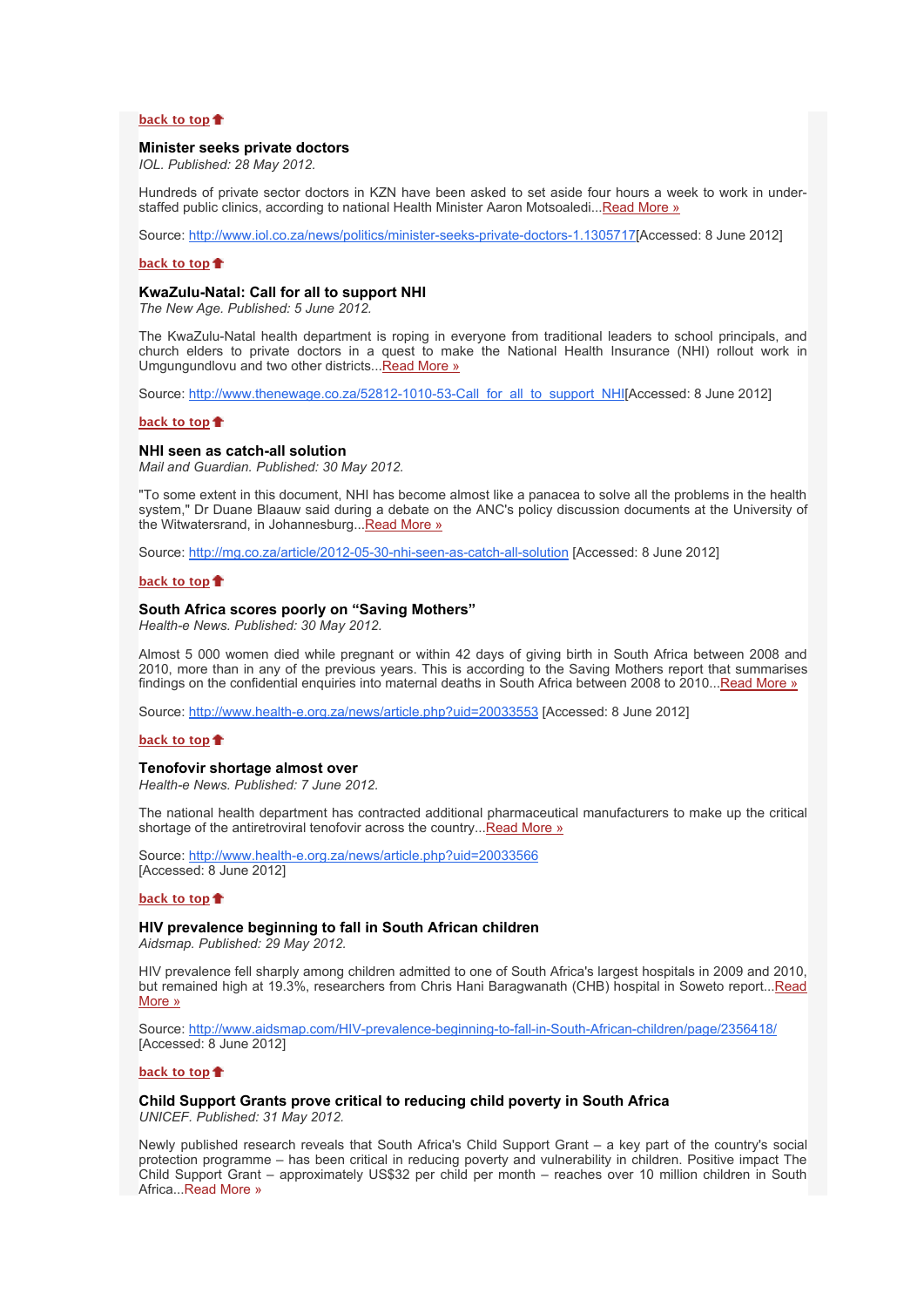Source: [http://www.unicef.org/infobycountry/southafrica\\_62535.html](http://bulletin.hst.org.za//lt.php?id=K09UDl1VVg8OSlBVBkUHC1NR) [Accessed: 8 June 2012]

## **[back to top](x-msg://5/#top)**

Africa...[Read More »](http://bulletin.hst.org.za//lt.php?id=K09UDl1VVg8PSlBVBkUHC1NR)

# **Training and Resources**

## **Health Systems Trust on Facebook**

Health Systems Trust has recently joined Facebook! To keep up to date with HST's activites and the latest public health news, publications and events. Follow us at [http://www.facebook.com/HealthSystemsTrust](http://bulletin.hst.org.za//lt.php?id=K09UDl1VUQYHSlBVBkUHC1NR)

#### **[back to top](x-msg://5/#top)**

## **Access to Medicines - New Call for Expressions of Interest**

*Alliance for Health Policy and Systems Research Deadline: 18 June 2012*

Results from the recent priority-setting exercise performed by the Alliance identified research questions in access to medicines that demonstrate the need to explore the relationships between medicines and the other building blocks of the health system and analyse the health system determinants of access to medicines. This call aims to explore the connections between medicines and three other functions of the health systems: health financing, governance and health information. [Click here for more information»](http://bulletin.hst.org.za//lt.php?id=K09UDl1VUQYGSlBVBkUHC1NR)

## **[back to top](x-msg://5/#top)**

# **Reports and Publications**

## **Saving Mothers 2008-2010: Fifth report on the confidential enquiries into maternal deaths in South Africa**

*Department of Health (South Africa). Published: 2012.*

The report covers the maternal deaths that were reported to the NCCEMD secretariat by 15th April 2011, and that occurred in the triennium 2008-2010. [Click Here»](http://bulletin.hst.org.za//lt.php?id=K09UDl1VUQYFSlBVBkUHC1NR)

#### **[back to top](x-msg://5/#top)**

## **Changes to ART guidelines**

*Department of Health (South Africa). Published: 2012*

The DoH released important changes to ART guidelines applicable in all state facilities, some of which were already signalled in the NSP 2012-2016. [Click Here»](http://bulletin.hst.org.za//lt.php?id=K09UDl1VUQYESlBVBkUHC1NR)

## **[back to top](x-msg://5/#top)**

## **Dimensions of gender equity in health in East and Southern Africa**

*EQUINET. Published: 2012.*

This report was commissioned by the Regional Network for Equity in Health in East and Southern Africa (EQUINET). It highlights areas of concern for gender equity in health in East and Southern Africa (ESA), based on a review of published literature. [Click Here »](http://bulletin.hst.org.za//lt.php?id=K09UDl1VUQYDSlBVBkUHC1NR)

#### **[back to top](x-msg://5/#top)**

# **The potential impact of free trade agreements on public health**

*UNICEF. Published: 2012.*

Over the past ten years, an increasing number of countries are initiating, negotiating and agreeing new trade agreements between two countries or amongst a group of countries. [Click Here »](http://bulletin.hst.org.za//lt.php?id=K09UDl1VUQYCSlBVBkUHC1NR)

**[back to top](x-msg://5/#top)**

## **National health insurance in Asia and Africa**

*UNICEF. Published: 2012.*

There is widespread consensus that providing universal, sustainable, affordable and quality health services underpins efforts to achieve equitable health outcomes. [Click Here »](http://bulletin.hst.org.za//lt.php?id=K09UDl1VUQYBSlBVBkUHC1NR)

**[back to top](x-msg://5/#top)**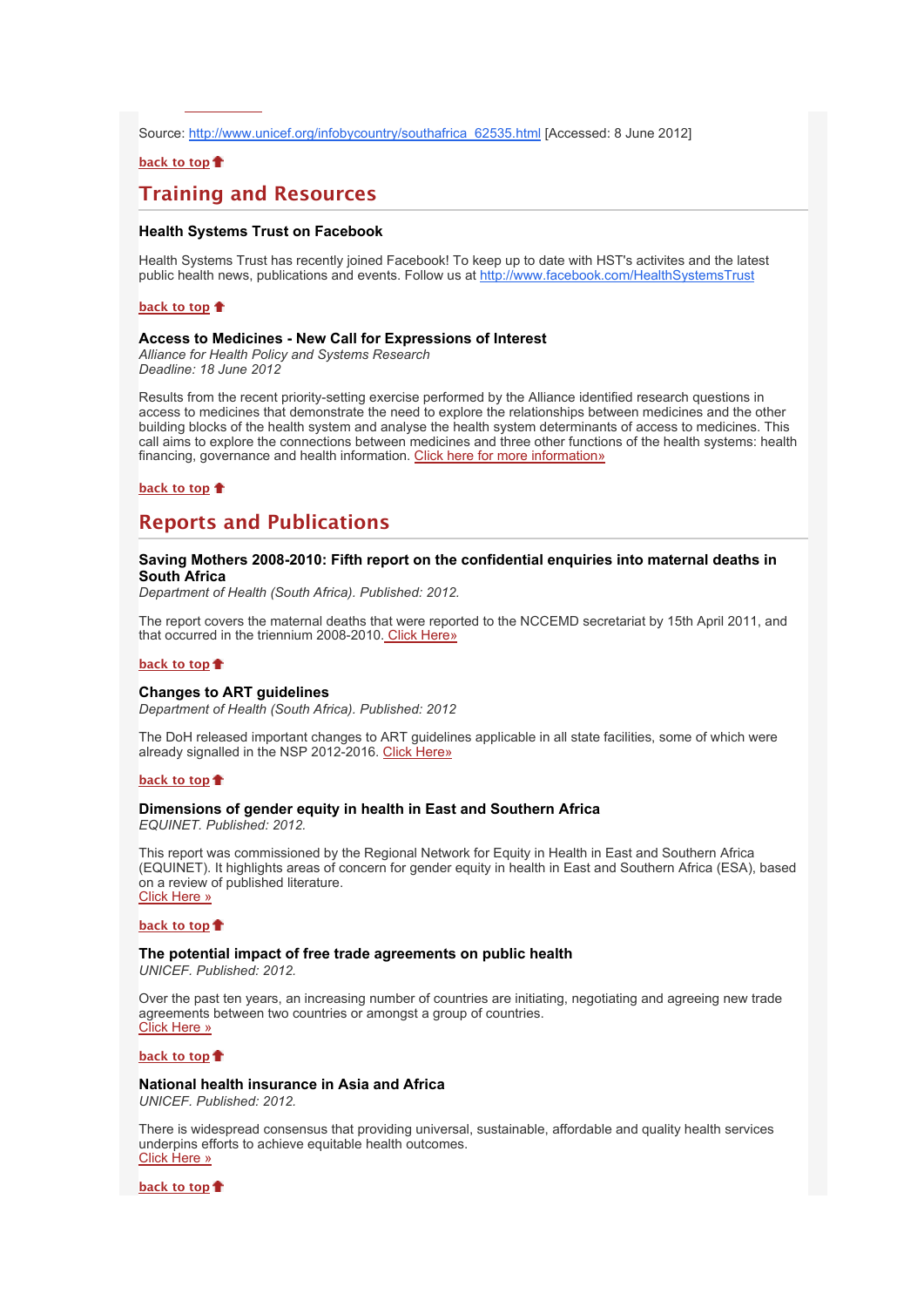## **WHO Watch Report on the 65th World Health Assembly**

*People's Health Movement. Published: 2012.*

WHO Watch is pleased to present this report on the debates and decisions taken at the 65th World Health Assembly and 131st Executive Board meeting. [Click Here »](http://bulletin.hst.org.za//lt.php?id=K09UDl1VUQYASlBVBkUHC1NR)

**[back to top](x-msg://5/#top)**

## **Conferences**

## **SEYCOHAIDS 2012**

*When: 8-10 June 2012 Venue: Crests Crossroads Hotel, Lilongwe, Malawi URL: [http://www.seyco2012.org/](http://bulletin.hst.org.za//lt.php?id=K09UDl1VUQYPSlBVBkUHC1NR)*

SEYCOHAIDS 2012 is the largest international gathering for young people on HIV and AIDS in the Eastern and Southern Africa region, where young researchers, policy makers, activists, educators and people living with HIV will be able to link with people in other countries and meet to share and learn about HIV prevention methods, treatments, care policies and programmes relating to HIV and AIDS in Africa.

## **3rd SA TB Conference**

*When: 12-15 June 2012 Venue: ICC, Durban, South Africa URL: [http://www.tbconference.co.za/](http://bulletin.hst.org.za//lt.php?id=K09UDl1VUQYOSlBVBkUHC1NR)*

The 3rd TB Conference will build on the momentum of the previous TB conferences and give communities an opportunity to assess progress towards reaching TB/HIV targets. Thus, giving meaning to the theme for the 2012 TB Conference: "Reaching the target".

## **[back to top](x-msg://5/#top)**

#### **Third People's Health Assembly**

*When: 6-11 July 2012 Venue: University of the Western Cape, Cape Town, South Africa URL: [http://www.phmovement.org/en/pha3](http://bulletin.hst.org.za//lt.php?id=K09UDl1VUQcHSlBVBkUHC1NR)*

The People's Health Assembly (PHA), organised by the People's Health Movement (PHM), is a global event bringing together health activists from across the world to share experiences, analyse global health situation, develop civil society positions and to develop strategies which promote health for all.

### **[back to top](x-msg://5/#top)**

## **11th World Down Syndrome Congress**

*When: 15-17th August 2012 Venue: Cape Town International Convention Centre (CTICC), Cape Town, South Africa URL: [http://www.wdsc2012.org.za/](http://bulletin.hst.org.za//lt.php?id=K09UDl1VUQcGSlBVBkUHC1NR)*

Down Syndrome International together with local hosts Down Syndrome South Africa take pride in hosting the next World Down Syndrome Congress for the first time on African soil, giving us the opportunity of learning and sharing experiences from across the globe. The aim of this congress is for all participants to gain experience on the latest developments and up to date knowledge and tools to improve the lives of people with Down syndrome.

#### **[back to top](x-msg://5/#top)**

## **The 5th Africa Conference on Sexual Health and Rights**

*When: 19-22 September 2012 Venue:Windhoek, Namibia. URL: [http://www.africasexuality.org](http://bulletin.hst.org.za//lt.php?id=K09UDl1VUQcFSlBVBkUHC1NR)*

The 5th Africa Conference on Sexual Health and Rights will take stock of responses to sexual health and rights on the continent since ICPD, and interrogate the status of sexual health and rights, with particular focus on women, girls, adolescents and youth.

## **[back to top](x-msg://5/#top)**

**Second Global Symposium on Health Systems Research**

*When: 31 October-3 November 2012 Where: Beijing, People's Republic of China URL: [http://www.hsr-symposium.org](http://bulletin.hst.org.za//lt.php?id=K09UDl1VUQcESlBVBkUHC1NR)*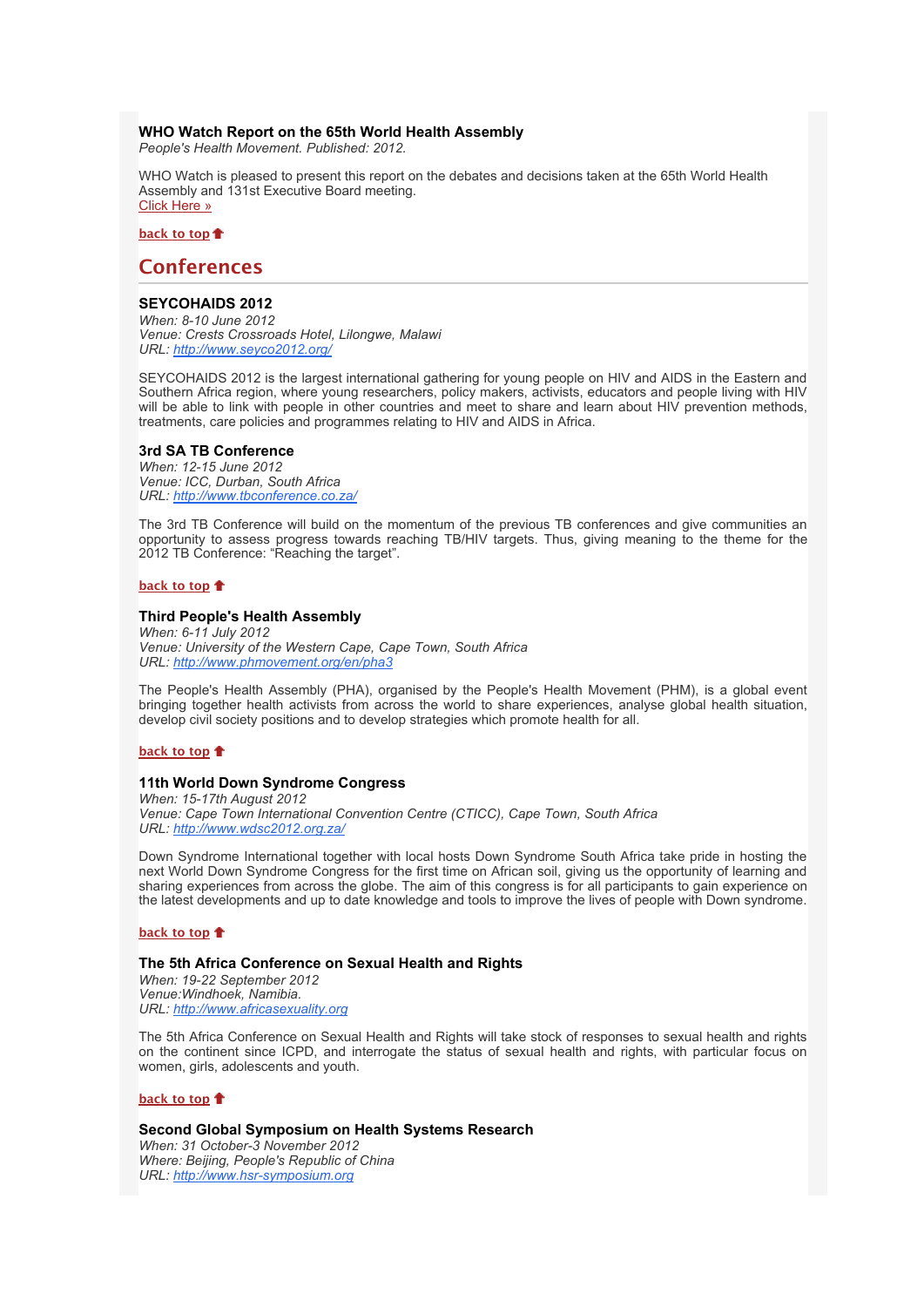The Second Global Symposium on Health Systems Research call for abstracts is now open. The Symposium will focus on the science to accelerate universal health coverage around the world. It will cover three main themes: Knowledge Translation, State-of-the-Art Health Systems Research, and Health Systems Research Methodologies.

## **[back to top](x-msg://5/#top)**

# **Job Opportunities**

## **AHP - African Health Placements**

AHP is a not-for-profit project that aims to support the recruitment and retention of healthcare workers in South Africa. AHP is focused on assisting healthcare professionals make the right choice for their future in South Africa. No placement fees are charged.

Please view the website for more details [http://www.ahp.org.za](http://bulletin.hst.org.za//lt.php?id=K09UDl1VUQcDSlBVBkUHC1NR) or contact on 011 328 1300

#### **[back to top](x-msg://5/#top)**

## **Technical Support: Data Analyst**

*Health Systems Trust Closing date: 18 June 2012*

Please view our website for more details [http://www.hst.org.za/content/technical-support-data-analyst](http://bulletin.hst.org.za//lt.php?id=K09UDl1VUQcCSlBVBkUHC1NR)

## **[back to top](x-msg://5/#top)**

## **Technical Editor: District Health Barometer**

*Health Systems Trust Closing date: 18 June 2012*

Please view our website for more details [http://www.hst.org.za/content/technical-editor-district-health-barometer](http://bulletin.hst.org.za//lt.php?id=K09UDl1VUQcBSlBVBkUHC1NR)

## **[back to top](x-msg://5/#top)**

#### **Clinical Advisor Site Support** *ICAP*

*Closing date: 15 June 2012*

Please view our website for more details [http://www.hst.org.za/content/clinical-advisor-site-support](http://bulletin.hst.org.za//lt.php?id=K09UDl1VUQcASlBVBkUHC1NR)

**[back to top](x-msg://5/#top)**

 $\ket{\mathbf{f}}$ Health Systems Trust on facebook. Keep up to date with our activities and the latest news, events and publications on public health in southern Africa.Follow us at https://www.facebook.com/HealthSystemsTrust

> [Forward this email](http://bulletin.hst.org.za//lt.php?id=K09UDl1VUQcPSlBVBkUHC1NR) to a friend. Not interested anymore? [Unsubscribe.](http://bulletin.hst.org.za//lt.php?id=K09UDl1VUQcOSlBVBkUHC1NR) Health Systems Trust PO Box 808, Durban, 4000 Tel: 031 266 9090 Fax: 031 266 9199 Email: editor@hst.org.za

#### Copyright and Disclaimer

The copyright in the compilation of this bulletin, its name and logo is owned by the Health Systems Trust. You may not reproduce this bulletin, or its name or the Health Systems Trust's logo or its trademarks including those of any other third party that appears in this bulletin, in any form, or for commercial purposes or for purposes of advertising, publicity, promotion, or in any other manner implying their endorsement, sponsorship of, or affiliation with any product or service, without the Health Systems Trust's prior express written permission. All information in this bulletin is provided in good faith but is relied upon entirely at your own risk. By